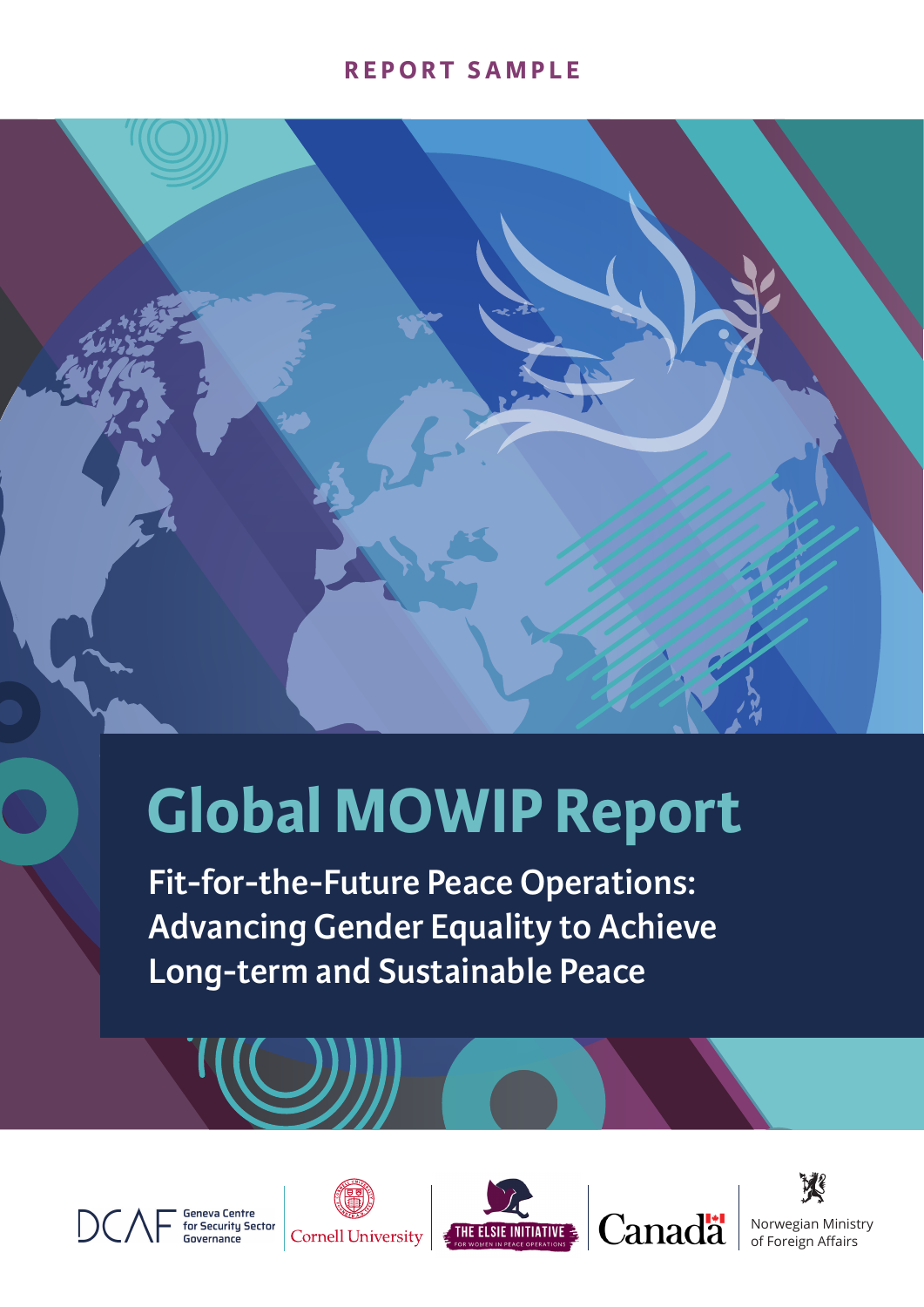It-for-the-future peace operations (POs) are those positioned to address 'protracted conflicts, elusive political solutions, increasingly dangerous environments, rising peace operations fatalities, and broad and complex ma it-for-the-future peace operations (POs) are those positioned to address '[protracted conflicts, elusive](https://www.un.org/en/A4P/)  [political solutions, increasingly dangerous environments, rising peace operations fatalities, and broad](https://www.un.org/en/A4P/) [and complex mandates'](https://www.un.org/en/A4P/) (Action for Peacekeeping initiative).<sup>1</sup> 'Fit for the future' means that POs will increasingly complex global environment.

Data from the **Measuring Opportunities for Women in Peace Operations** (MOWIP) methodology reinforces the prevailing evidence-based understanding that gender equality is an integral element of fitfor-the-future POs. Specifically, MOWIP data adds to a growing body of evidence that reveals a positive correlation between gender equality and long-term and sustainable peace, in contrast to the relationship between gender inequality and violence and conflict.

The MOWIP methodology was developed in partnership with Cornell University and practitioners in eight partner countries (Bangladesh, Ghana, Jordan, Mongolia, Norway, Senegal, Uruguay and Zambia), with financial support from Canada and the Norwegian Ministry of Foreign Affairs,<sup>2</sup> and it was developed under the auspices of the [Elsie Initiative for Women in Peace Operations](https://www.international.gc.ca/world-monde/issues_development-enjeux_developpement/gender_equality-egalite_des_genres/elsie_initiative-initiative_elsie.aspx?lang=eng) launched by Canada in 2017 with the aim of developing innovative measures to 'move from slow, incremental progress to transformational change regarding women's meaningful participation in peace operations'.<sup>3</sup> The MOWIP is a comprehensive assessment tool that draws on three complementary data-gathering instruments: a fact-finding form (FFF), an anonymous survey, and key decision-maker interviews. It aims to identify evidence-based strategies to increase women's meaningful participation<sup>4</sup> – rather than women's numerical representation – in POs, as a component of advancing gender equality in both the structure and operations of peacekeeping. The methodology evaluates data against a comprehensive set of indicators that measure barriers and opportunities across eight thematic and two cross-cutting issue areas.



*Figure 1 The 10 issue areas measured by the MOWIP methodology*

The MOWIP methodology has so far been piloted in four troop- and police-contributing countries (TPCCs) and six security institutions: the Ghana Armed Forces; the Senegal Police and Gendarmerie; the Uruguay Armed Forces and Police; and the Zambia Police Service. Three TPCCs are currently in the process of completing the MOWIP as part of the pilot phase of the Elsie Initiative: the Bangladesh Armed Forces; the Jordan Public Security Directorate; and the Norwegian Armed Forces. As of March 2022, the Côte d'Ivoire National Police; the Armed Forces of Liberia; the Ministry of National Defence (Army and Airforce), Ministry of the Navy, and Ministry of Security and Citizen Protection of Mexico; the Niger Armed Forces, Gendarmerie and Police; the Sierra Leone Armed Forces and Police; the Togo Police and Armed Forces; and the Uganda Police Force have been awarded funding from the Elsie Initiative Fund to conduct MOWIP assessments.

Consolidated MOWIP data presently includes surveys from 1,917 security personnel: 997 men and 920 women, and 876 deployed and 1,041 non-deployed; six institutional FFFs; and 95 key decision-maker interviews. This innovative and comparative data set is the first of its kind – it speaks to the perspectives, experiences, and realities of women and men, deployed and non-deployed, and leadership and rank and file. As such, the findings of the MOWIP methodology are uniquely positioned to identify barriers and opportunities to advance gender equality in POs.

- 1 Secretary-General's Initiative on Action for Peacekeeping available at: [www.un.org/en/A4P](https://www.un.org/en/A4P/)
- 2 Karim, *MOWIP Methodology* (October 2020), available at: [www.dcaf.ch/mowip-methodology](https://www.dcaf.ch/mowip-methodology)
- 3 The Elsie Initiative for Women in Peace Operations was launched at the UN Peacekeeping Defence Ministerial in Vancouver, Canada in 2020, available at: [www.international.gc.ca/world-monde/issues\\_development-enjeux\\_developpement/gender\\_equality-egalite\\_des\\_genres/elsie\\_](http://www.international.gc.ca/world-monde/issues_development-enjeux_developpement/gender_equality-egalite_des_genres/elsie_initiative-initiative_elsie.aspx?lang=eng) [initiative-initiative\\_elsie.aspx?lang=eng](http://www.international.gc.ca/world-monde/issues_development-enjeux_developpement/gender_equality-egalite_des_genres/elsie_initiative-initiative_elsie.aspx?lang=eng)
- 4 Women's meaningful participation is defined in the MOWIP methodology as ensuring that women have their needs met when participating in the institution and on missions; that women have access to the same opportunities, roles, and resources as men; and that women's skill sets and qualifications match their responsibilities and the expectations they face.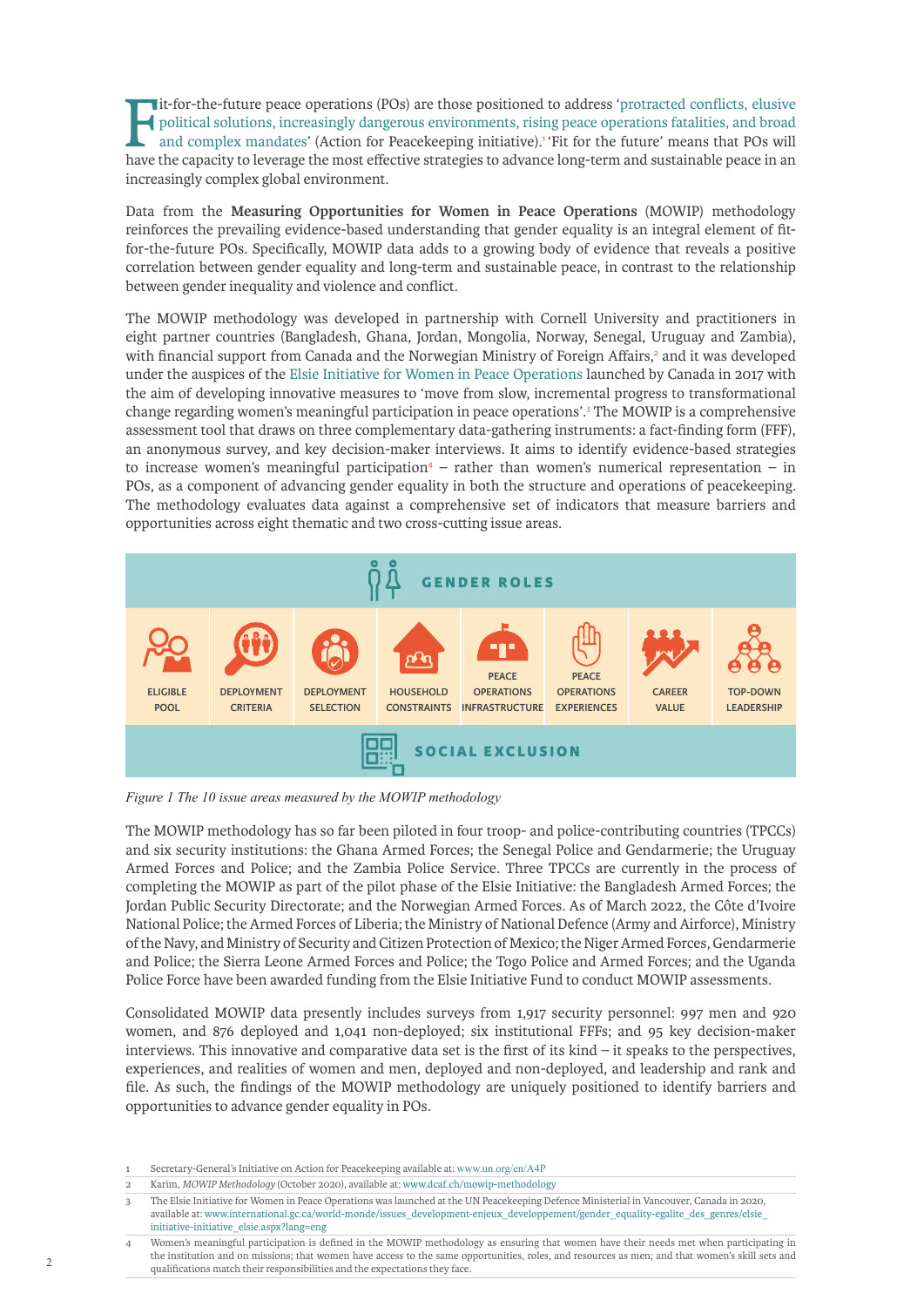MOWIP country reports (Ghana, Senegal, Uruguay, and Zambia) provide an overview and analysis of institutional findings. They contain context-specific and evidence-based recommendations to advance women's meaningful participation and gender equality that are adjusted to the institutional capacity and national appetite.

In contrast, *this* report, referred to as the **Global MOWIP**, presents the consolidated data from four countries with a focus on the implications for the international policy and practice arena.<sup>5</sup> The Global MOWIP aims to address the broader and more complex issues that go beyond the institutional framework of a single armed force, gendarmerie, or police force, and it contributes to a growing evidence base that reveals how gender equality is central to fit-for-the-future POs. This evidence is translated into international policy and practice insights that can be leveraged to contribute to the assessment, design, and implementation of fit-for-thefuture POs. Indeed, consolidated MOWIP data reveals the importance of advancing long-term sustainable peace that is grounded in positive peace and human security. This fundamentally involves recognition that long-term sustainable peace is not merely the absence of armed conflict; rather, it reflects **the presence of equal safety, security, and livelihood for all people: women, men, girls, boys, and people of diverse sexual orientation and gender identity or expression.** As such, **gender equality is central to long-term and sustainable peace – and central to POs that are fit for the future.**

### **Four primary evidence-based findings have emerged with the greatest salience to the international policy and practice arena:**

### Evidence of the **IMPORTANCE OF CONTACT SKILLS IN POs**,

**1**

also referred to as soft skills or non-kinetic skills, which include a range of communication and interpersonal skills – indicating a need to prioritize contact skills alongside combat skills for peacekeepers;

### Evidence of how the **CHARACTER PROFILE OF PEACEKEEPERS**

**2**

(their attitudes, assumptions, and approaches) **CORRELATE WITH THEIR BEHAVIOURS AND PRACTICES IN POs**,

including adherence to existing UN policy and doctrine, and PO mandates – indicating a need to prioritize the character profile of peacekeepers alongside contact and combat skills;

Evidence that both **MEN AND WOMEN ARE EXPERIENCING SOCIAL EXCLUSION (HARASSING-TYPE BEHAVIOURS) IN POs** – indicating a need for a policy framework to address harassment and bullying; and

**3**

**4** Evidence that both **MEN AND WOMEN IN POs HAVE INADEQUATE ACCESS TO MENTAL HEALTH AND PSYCHOSOCIAL SUPPORT SERVICES (MHPSS)** while in mission and during reintegration – indicating a need to strengthen MHPSS.

These four primary findings have intersecting and cascading implications. They can negatively reinforce each other, or, if addressed using an integrated and comprehensive approach, they can be transformed into complementary opportunities. Barriers to fit-for-the-future POs, gender equality, and women's meaningful participation in POs do not exist in individual silos; rather, they are intersecting and cascading. As such, policy and practice interventions will need to be integrated and coherent at the international level and work in combination with interventions at the national level. The international policy and practice community holds a unique leadership role, however, and thus is positioned to make transformative changes to POs, while also informing national policy interventions.

The Global MOWIP is intended to provide the necessary insights to guide transformative change. As such, it serves as a companion report to the country MOWIPs, which together provide a comprehensive base of evidence and insights to address the international *and* national policy and practice contexts.

5 Data from country reports cannot be fully aggregated or used for direct comparisons between countries. Nonetheless, the data provides an initial evidence-base of insights into the kinds of barriers and opportunities international policy and practice can address to effectively advance gender equality as an integral component of long-term and sustainable peace.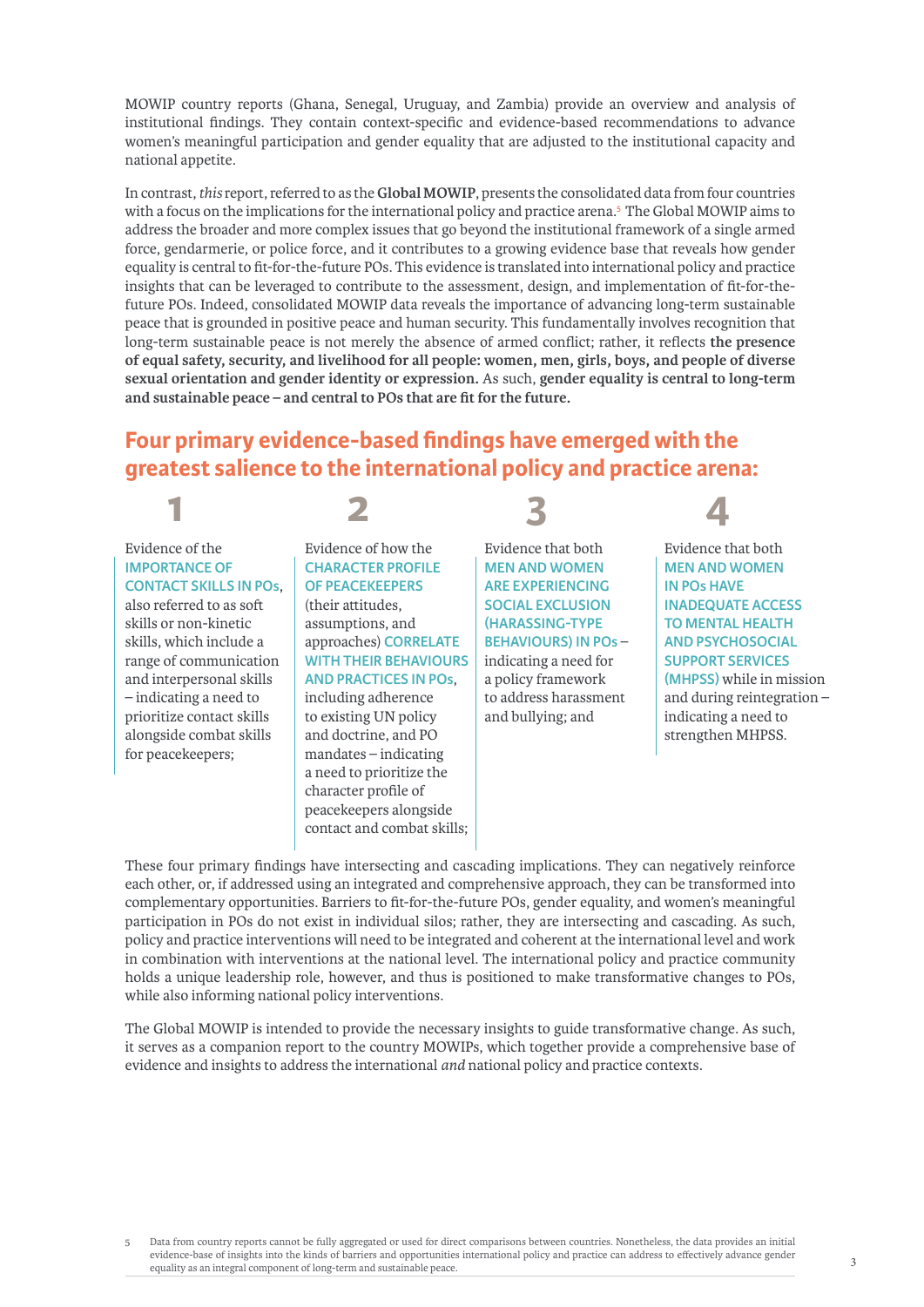## **Recommendations**

### UPDATE DEPLOYMENT CRITERIA TO INCLUDE CONTACT SKILLS 1

### **Evidence**

Experienced peacekeepers identify communication skills and working with international personnel as the foremost skills needed for deployment.

#### Recommendations to **advance an equal opportunity structure of POs**.

- Establish deployment criteria that are fit for the future and reflect all the skills and knowledge needed in POs. This involves **equally prioritizing a range of contact and combat skill sets** necessary to advance gender equality and WPS mandates and build sustainable peace. Deployment criteria should therefore reflect a range of contact skills, including communication, listening, empathy, working in a multicultural environment, de-escalation and mediation techniques, and problem-solving.
- Provide training in both contact and combat skill areas, including in testing and assessment, pre-deployment training, and in-mission training. It may be necessary to target women for combat skills training, while men are targeted for contact skills training – but this should be determined at the national context based on objective assessment data.

#### Recommendations to **strengthen the agency of peacekeepers**.

- Encourage and support the development of contact skills, alongside combat skills, for all deployments. This includes:
	- prioritizing contact skills within pre-deployment training;
	- assessing contact skills alongside combat skills as a part of qualification screening processes (for example, Assessment for Mission Service (AMS), Selection Assistance and Assessment Team (AMS-SAAT), Assessment of Operational Capability (AOC), DPO Assessment and Advisory Visits (AAV), and Pre-deployment Visits (PDV));
	- emphasizing contact skills and critical thinking/problem-solving in in-mission training; and
	- supporting TPCCs to design and institutionalize contact skills training (especially targeted for peacekeepers).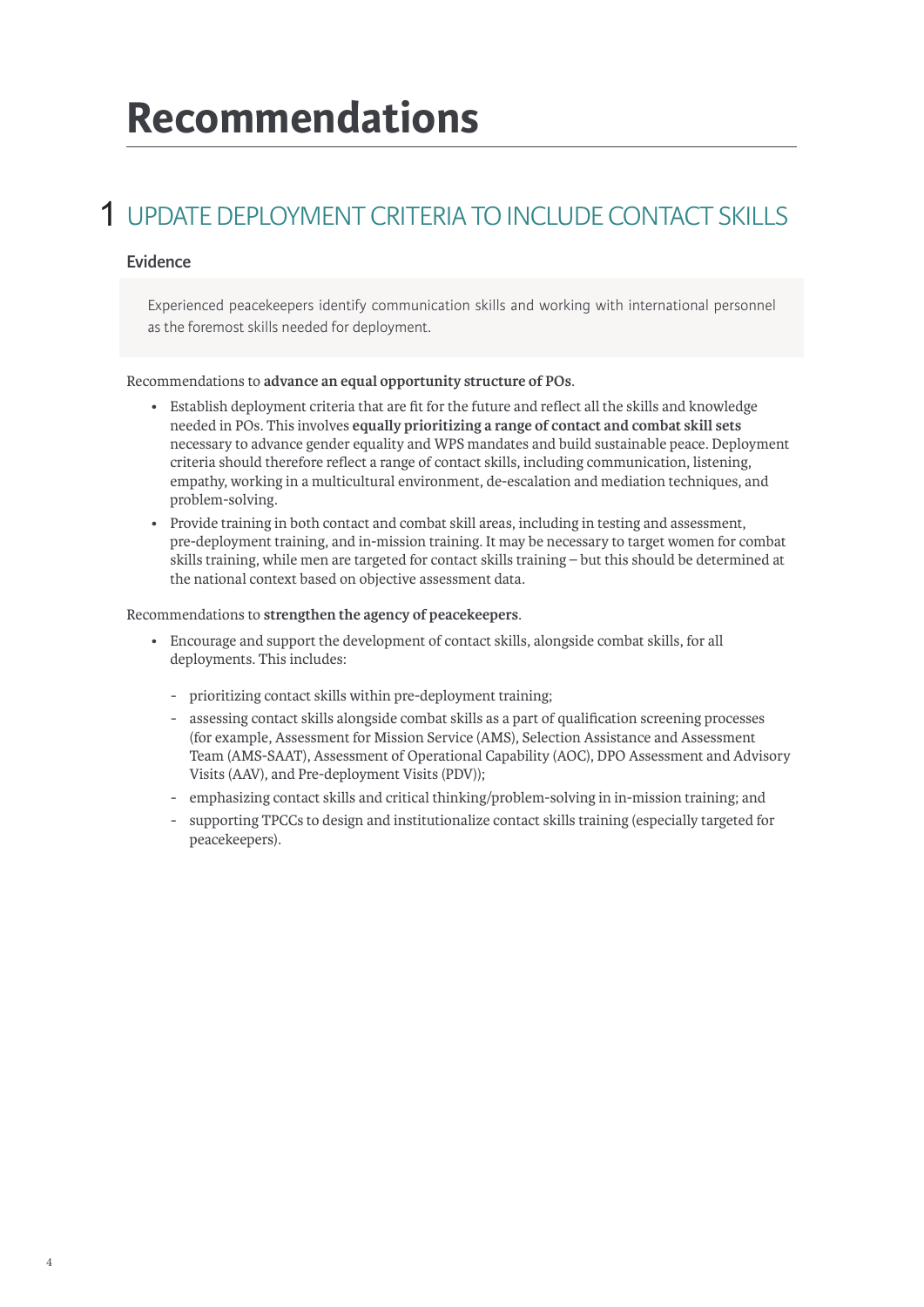### 2 RECRUIT, SELECT, AND DEVELOP PEACEKEEPING PERSONNEL BASED ON A DUAL CAPACITY AND CHARACTER PROFILE

### **Evidence**

Uniformed security personnel who hold a belief in rigid gender roles and/or a specific version of masculinity are more likely to escalate violence in mission, and less likely to identify SEA as a problem, or to report SEA and other forms of misconduct such as drink-driving, bribery, and violence against civilians. Both men and women report harassing-type behaviours in mission.

Recommendations to **advance an equal opportunity structure of POs.**

- Develop a character profile assessment tool that aims to identify the attitudes, assumptions, and approaches of uniformed security personnel in relation to UN and PO values and mandates. This tool should specifically incorporate questions in relation to beliefs about gender roles and masculinity – opinions on gender equality, including women in leadership and/or combat roles, support for or a tolerance of the use of violence against civilians and/or colleagues, and sexual assault and harassment. If the ultimate goal of POs is to build long-term sustainable peace, then it is necessary to recognize that a fit-for-the-future PO force will necessarily come with the **specific knowledge, skills, and character profile** to support and undertake this effort. **Prioritizing contact and combat skills alongside a character profile** aligned with the values and goals of long-term sustainable peace is a necessary factor.
- **Reward actions that reflect the desired character profile and contact skills of peacekeepers** award medals and/or commendations to those who use conflict resolution and problem-solving and to those who engage in civilian support, protection, and care.
- Ensure that recruitment and selection practices, both at UN level for individual uniformed personnel, and at TPCC level for personnel who are part of a contingent, apply the full range of deployment criteria; and that pre-deployment and in-mission training aims to **advance both the character profile and the capacity of peacekeepers** in line with gender equality and sustainable peace.
- Require TPCCs to report the results of screening for misconduct (prior to deployment) including sexual and gender-based harassment and other forms of harassment and bullying, domestic violence, child abuse, and/or SEA.

Recommendations to **strengthen the agency of peacekeepers**.

- Develop deployment criteria outlining the character profile necessary to uphold the attitude, assumptions, and approaches of the PO.
	- Support peacekeepers to have the agency capacity and character to address and express concerns about workplace conduct and behaviours that undermine the goals of long-term sustainable peace based on equal security, safety, and livelihood. This includes accessible and known complaints mechanisms – both formal and informal.
- Support TPCC efforts to recruit, select, train, and deploy peacekeepers with both the capacity and character profile necessary to make decisions and take actions consistent with gender equality, WPS mandates, and long-term sustainable peace.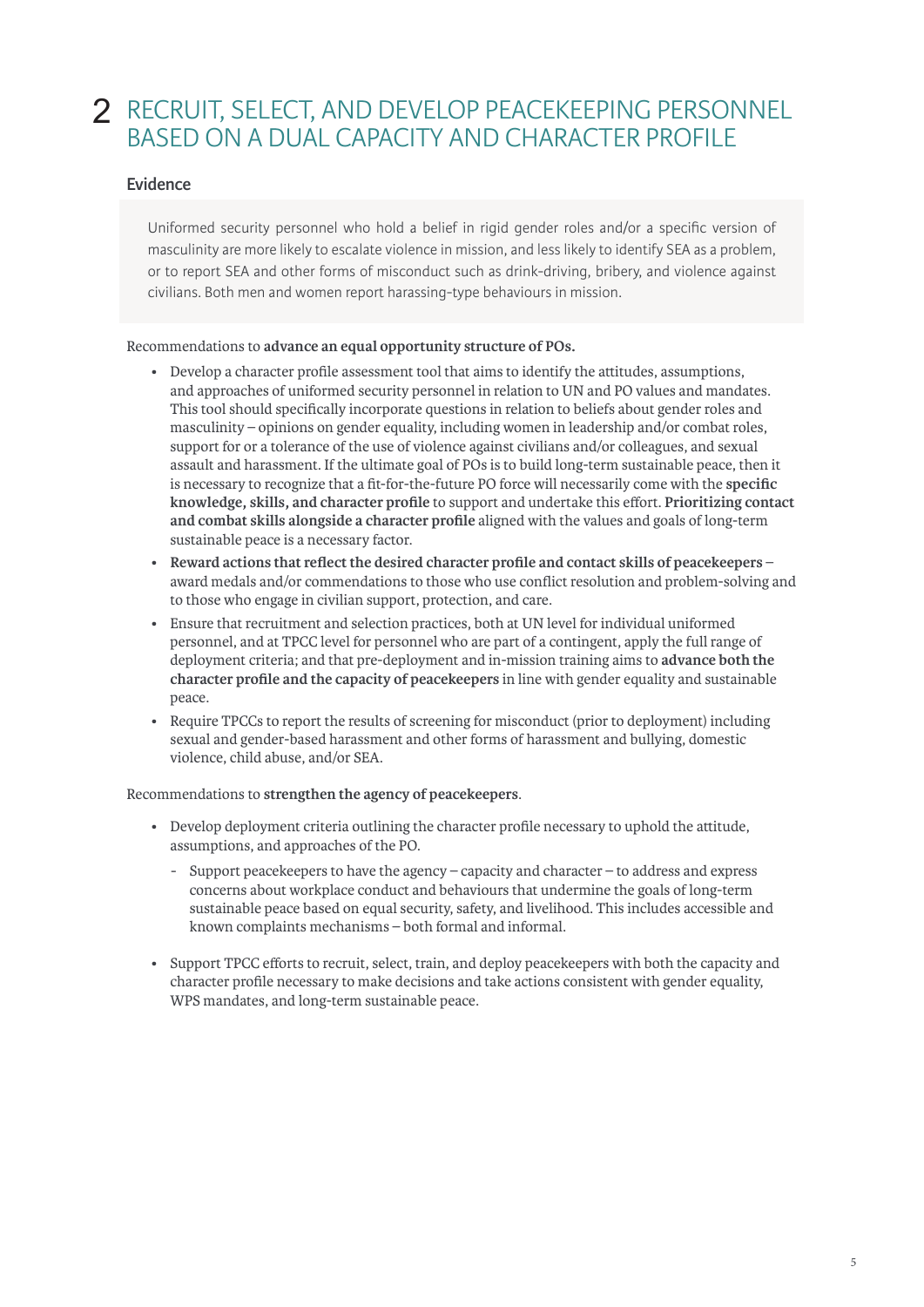### 3 STRENGTHEN HARASSMENT AND BULLYING RESPONSE AND PREVENTION MECHANISMS FOR POs (BETWEEN PEACEKEEPERS AND INTERNATIONAL STAFF)

### **Evidence**

Both men and women report harassing/bullying-type behaviours in mission, many of which are gender- or identity-based.

#### Recommendations to **advance an equal opportunity structure of POs**.

- Design and implement a policy framework to prevent and respond to harassment and bullying in POs between and among peacekeepers and other international staff. The current articulation for harassment in mission is limited to sexual harassment. A policy regulating respectful, equal, and inclusive conduct between peacekeepers and other international staff would ideally include both a formal reporting mechanism as well as an informal mechanism.<sup>1</sup> An informal reporting mechanism can increase reporting by providing personnel with an opportunity to report conduct that has not escalated so far, occurred so often, or continued for so long that it meets a standard of severity, frequency, and duration. As such, an informal reporting mechanism can enable early detection of harassing- or bullying-type behaviours. Similarly, informal reporting can provide the opportunity for informal intervention. For example, an identified person of trust could note with the individual in question that their behaviour or comment was unwanted and unwelcome, while eliminating the need to prove whether the behaviour meets a policy definition of harassment or bullying. Finally, a comprehensive policy framework will also include prevention efforts – actions and systems aimed at both creating awareness and building the skill of personnel to interrupt harassing and bullying behaviours. A comprehensive policy to prevent and respond to harassment and bullying would ideally include:
	- prevention efforts including **bystander intervention programmes** in mission and/or in the context of pre-deployment training, and outreach and awareness raising;
	- formal and informal reporting mechanisms that together enable early detection of harassing/ bullying-type behaviours;
	- appointment of persons of trust who can serve as a resource for and support to personnel with questions, concerns, and informal complaints; and
	- supervisor/command obligation to:
		- encourage respectful, professional, and inclusive behaviour (participation, collaboration, consultation)
		- discourage jokes, comments, or behaviours that undermine inclusion (bystander intervention).
- Require TPCCs to have their own domestic policies (national and/or institutional) on SEA, harassment (including sexual and gender-based harassment), bullying, and hazing that conform with minimum standards outlined by the UN.

#### Recommendations to **strengthen the agency of peacekeepers**.

- Support TPCC efforts to design and implement national and/or institutional policy mechanisms to prevent and respond to harassment (including sexual harassment), bullying, and hazing including:
	- supporting peacekeepers to have the agency capacity and character to address and express concerns about workplace conduct and behaviours that undermine the goals of long-term sustainable peace based on equal security, safety, and livelihood. This includes accessible and known complaints mechanisms – both formal and informal.

6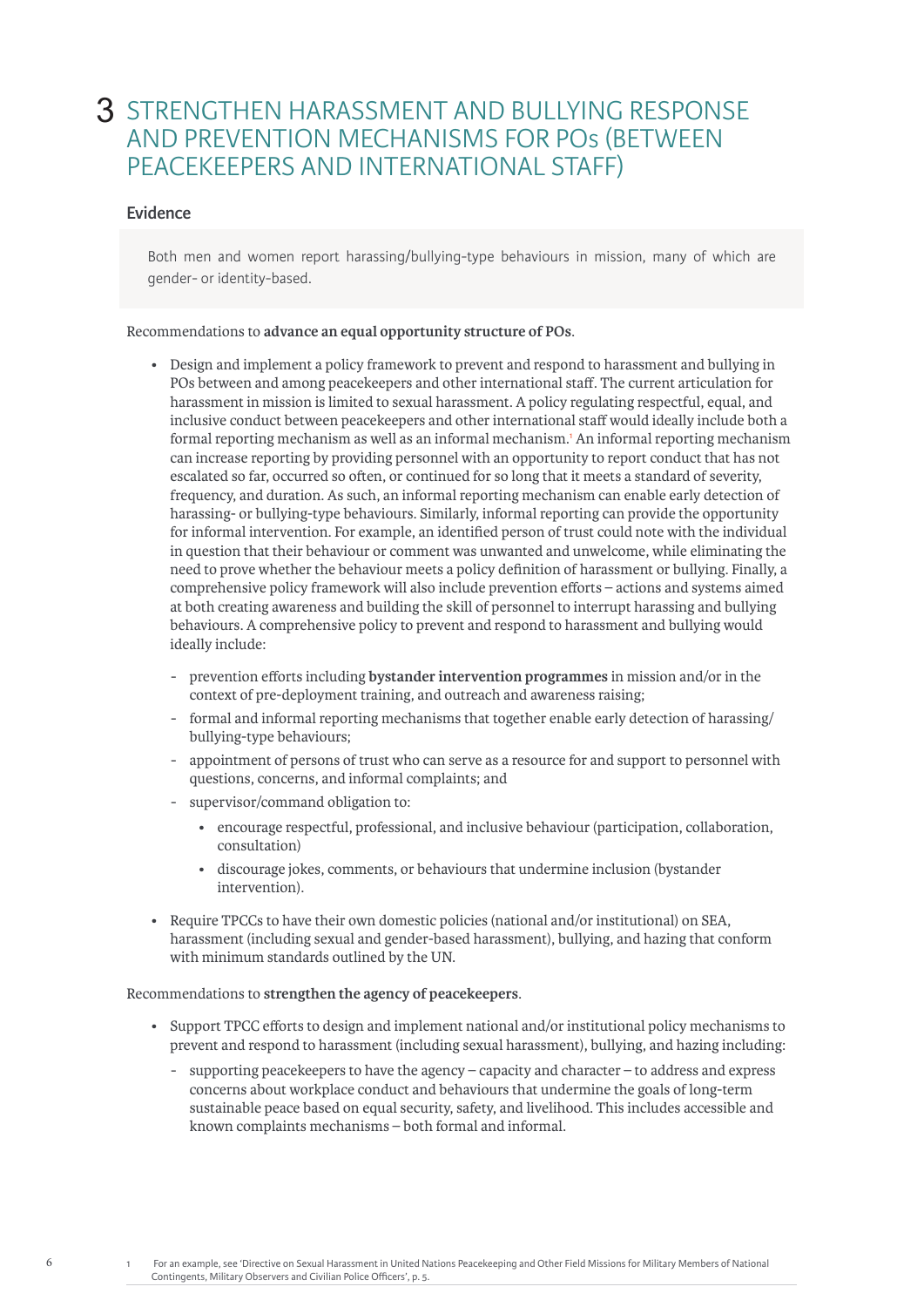- Support and institutionalize strategies to encourage, support, and foster bystander intervention<sup>2</sup> that will address behaviours and comments that could be understood as derogatory, unwanted and unwelcome, and based on gender stereotypes (or nationality, race, religion, age, physical appearance, sexual orientation, and so on) and, as such, impede women's ability and/or willingness to participate in roles or units contrary to prevailing gender norms (for example, combat/infantry roles and units) or men's ability and/or willingness to participate in roles or units contrary to prevailing gender norms (for example, service support roles).
- Hold leadership to account for failure to effectively:
	- uphold and adhere to gender-equal attitudes and values as demonstrated by behaviours and practices;
	- encourage respectful, professional, and inclusive behaviour (participation, collaboration, and consultation); and
	- discourage jokes, comments or behaviours that undermine respectful, professional, and inclusive behaviour (bystander intervention for leadership).

### 4 STRENGTHEN THE AVAILABILITY OF AND ACCESS TO MENTAL HEALTH AND PSYCHOSOCIAL SUPPORT SERVICES INFRASTRUCTURE

#### **Evidence**

Both men and women reported a lack of access to mental health services or a lack of adequate services. Both men and women report problems on return from deployment, while women report significantly less formal support.

#### Recommendations to **advance an equal opportunity structure of POs**.

- Provide increased MHPSS to peacekeepers during deployment and care upon return from deployment (including services to family members), which could include:
	- psycho-social briefing and/or testing prior to deployment, also provided to the family of the deployed peacekeeper; and
	- an exit procedure aimed at facilitating follow-up access to mental health resources and other referrals.

### Recommendations to **strengthen the agency of peacekeepers**.

• Support TPCC efforts to consistently provide MHPSS to returning peacekeepers. This could include identifying the concrete and gender-disaggregated needs of peacekeepers, following in-mission exit procedures to reintegrate into civilian life with their family and community, and providing support to family members during reintegration.

See article from US Army Benelux, available at: www.army.mil/article/219828/be\_an\_active\_bystander\_in\_preventing\_sexual\_assault (accessed 22 Sept 2020) and Bystander Intervention Training 'Quick Supplemental', available at: [www.google.com/search?q=US+military+bystander+interven](https://www.google.com/search?q=US+military+bystander+intervention&oq=US+military+bystander+intervention+&aqs=chrome..69i57.6828j0j7&sourceid=chrome&ie=UTF-8#)[tion&oq=US+military+bystander+intervention+&aqs=chrome..69i57.6828j0j7&sourceid=chrome&ie=UTF-8#](https://www.google.com/search?q=US+military+bystander+intervention&oq=US+military+bystander+intervention+&aqs=chrome..69i57.6828j0j7&sourceid=chrome&ie=UTF-8#)